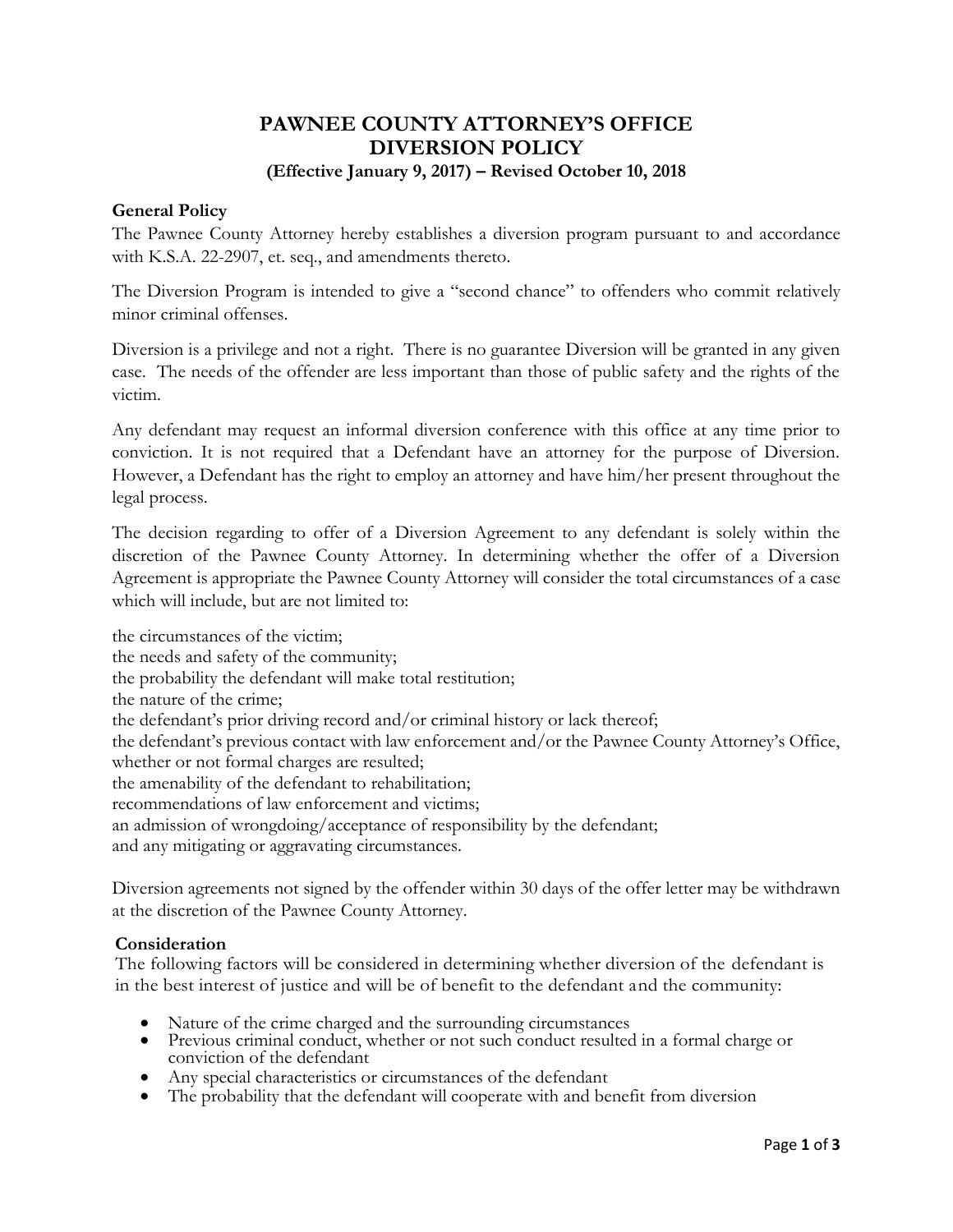- The appropriateness of Diversion to meet the needs and safety of the community
- Provisions for restitution
- Recommendations of the law enforcement agency involved and the victim
- Any mitigating or aggravating circumstances
- Whether the defendant admits the offense and accepts responsibility

# **Offenses NOT eligible for Diversion**

- Off-Grid Felonies
- Felonies level 1-4
- **Residential burglaries**
- Identity Theft and/or Identity Fraud
- $\blacksquare$  Drug Cases Level 1-3
- DUI cases with: any prior DUI diversion or conviction, involving injuries, children in vehicle, or a driver issued a CDL license
- Case where financial loss is over \$25,000
- In traffic matters if the driver is issued a CDL license
- **•** Offenders with pending charges in other municipal, state, or federal jurisdictions

# **General Terms**

If the offer is accepted by the offender, all parties shall sign the written Agreement for Pretrial Diversion. This Agreement may contain:

1) A waiver of preliminary hearing, all rights to a speedy trial, all rights to a jury trial and a stipulation as to the facts of the case;

2) A specified term of Diversion;

3) An agreement that the offender shall not violate any laws of the United States or any State, or ordinances of any City, or resolutions of any County;

4) An agreement that the offender shall report to the Diversion Officer or to any other person as designated by the Diversion Officer at the time he/she may be ordered to do so;

- 5) Payment of all court costs, Diversion costs, fees and fines within a specified period; and
- 6) Any special conditions agreed to by the parties which may include any of the following:
	- a) Full restitution to the victim;
	- b) Residence in a specified facility;
	- c) Maintenance of gainful employment;
	- d) Participation in any recommended program;
	- e) Counseling or substance abuse treatment;
	- f) Performance of community service; and
	- g) Other conditions as determined by the District Attorney.

# **Diversion Conference**

Pursuant to K.S.A. 22-2907(2), defendants are entitled to have a diversion conference. In traffic, misdemeanors and juvenile matters, said conferences will be informally conducted by a member of the County Attorney's staff to review the terms and conditions of the proposed diversion. In felony matters, a diversion conference shall be conducted before a District Court Judge following the waiver of preliminary hearing for the purpose of reviewing the required waiver of certain constitutional rights as set forth in subsection (a) of K.S.A. 22-2909.